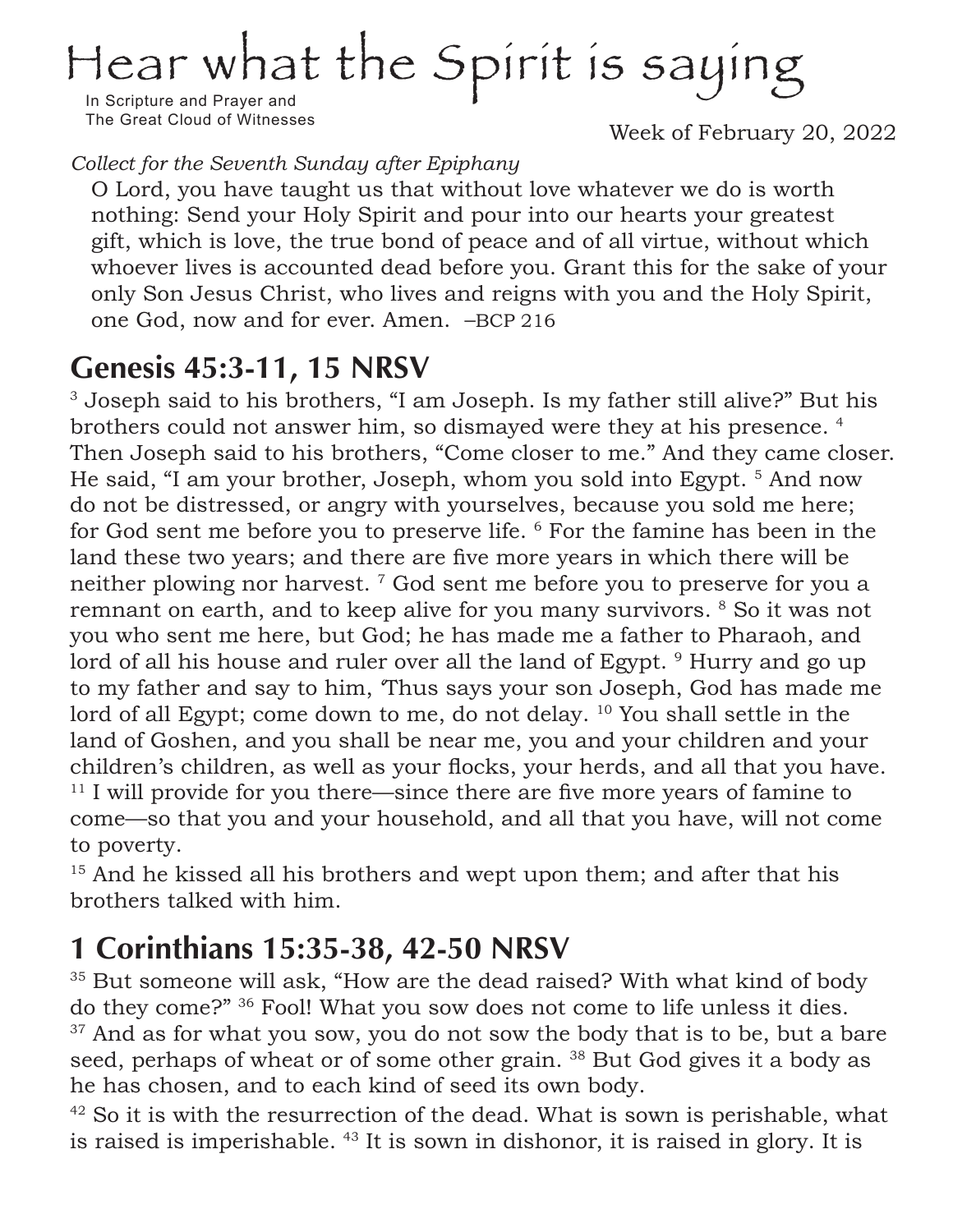sown in weakness, it is raised in power. 44 It is sown a physical body, it is raised a spiritual body. If there is a physical body, there is also a spiritual body. 45 Thus it is written, "The first man, Adam, became a living being"; the last Adam became a life-giving spirit. 46 But it is not the spiritual that is first, but the physical, and then the spiritual. <sup>47</sup> The first man was from the earth, a man of dust; the second man is from heaven. <sup>48</sup> As was the man of dust, so are those who are of the dust; and as is the man of heaven, so are those who are of heaven. 49 Just as we have borne the image of the man of dust, we will also bear the image of the man of heaven.

<sup>50</sup> What I am saying, brothers and sisters, is this: flesh and blood cannot inherit the kingdom of God, nor does the perishable inherit the imperishable.

## **Luke 6:27-38 NRSV**

 $27$  "But I say to you that listen, Love your enemies, do good to those who hate you,  $^{28}$  bless those who curse you, pray for those who abuse you.  $^{29}$  If anyone strikes you on the cheek, offer the other also; and from anyone who takes away your coat do not withhold even your shirt. 30 Give to everyone who begs from you; and if anyone takes away your goods, do not ask for them again.  $31$  Do to others as you would have them do to you.  $32$  "If you love those who love you, what credit is that to you? For even sinners love those who love them. <sup>33</sup> If you do good to those who do good to you, what credit is that to you? For even sinners do the same.  $34$  If you lend to those from whom you hope to receive, what credit is that to you? Even sinners lend to sinners, to receive as much again.<sup>35</sup> But love your enemies, do good, and lend, expecting nothing in return. Your reward will be great, and you will be children of the Most High; for he is kind to the ungrateful and the wicked. 36 Be merciful, just as your Father is merciful.

<sup>37</sup> "Do not judge, and you will not be judged; do not condemn, and you will not be condemned. Forgive, and you will be forgiven; 38 give, and it will be given to you. A good measure, pressed down, shaken together, running over, will be put into your lap; for the measure you give will be the measure you get back."

## **Psalm 37:1-12, 41-42 BCP 633**

- 1 Do not fret yourself because of evildoers; \* do not be jealous of those who do wrong.
- 2 For they shall soon wither like the grass, \* and like the green grass fade away.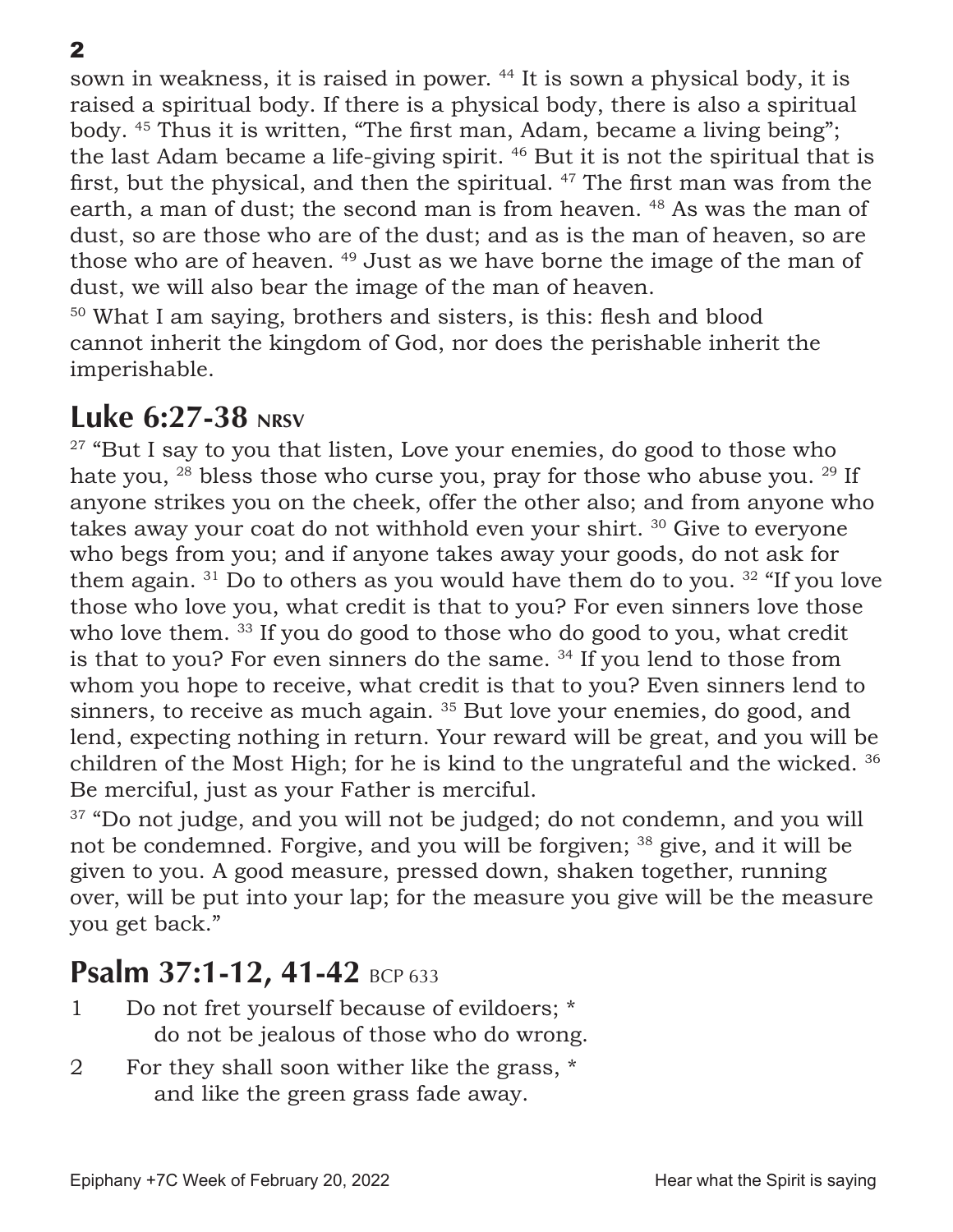- 3 Put your trust in the Lord and do good; \* dwell in the land and feed on its riches.
- 4 Take delight in the Lord, \* and he shall give you your heart's desire.
- 5 Commit your way to the Lord and put your trust in him, \* and he will bring it to pass.
- 6 He will make your righteousness as clear as the light \* and your just dealing as the noonday.
- 7 Be still before the Lord \* and wait patiently for him.
- 8 Do not fret yourself over the one who prospers, \* the one who succeeds in evil schemes.
- 9 Refrain from anger, leave rage alone; \* do not fret yourself; it leads only to evil.
- 10 For evildoers shall be cut off, \* but those who wait upon the Lord shall possess the land.
- 11 In a little while the wicked shall be no more; \* you shall search out their place, but they will not be there.
- 12 But the lowly shall possess the land; \* they will delight in abundance of peace.

# **(Re)Introducing A Spiritual Day Hike**

In our Spiritual Day Hike we'll walk among and walk with "Holy Women" and "Holy Men," who constitute a "Great Cloud of Witnesses." As 'hikers' we'll use "The Great Commandment" as a guide. Without leaving the building we'll travel far and wide. We'll ask: "How did this person love God with all their heart, soul, and mind?" Likewise, "How did

this person love their neighbor as they loved themselves?" More importantly we'll ask, "What does his/her witness teach us about the love of God and neighbor?" We'll depend on the Spirit to extend our questions into realms we can barely imagine at the moment. We'll depend on the Spirit to call forth our growth in holiness, in wisdom, and in action. Each week I'll select at least two "saints" to walk with. Also, I encourage you to explore with "trail mates" from the Great Cloud of Witnesses. You can find the calendar of saints to explore with here: [https://bit.ly/Learn104.](http://bit.ly/Learn104) The short biographies, Collects, and suggested readings can be found on Holy Women, Holy Men web pages here: [https://bit.ly/Learn1](https://bit.ly/Learn151)51. Google a name or visit Wikipedia for even more information.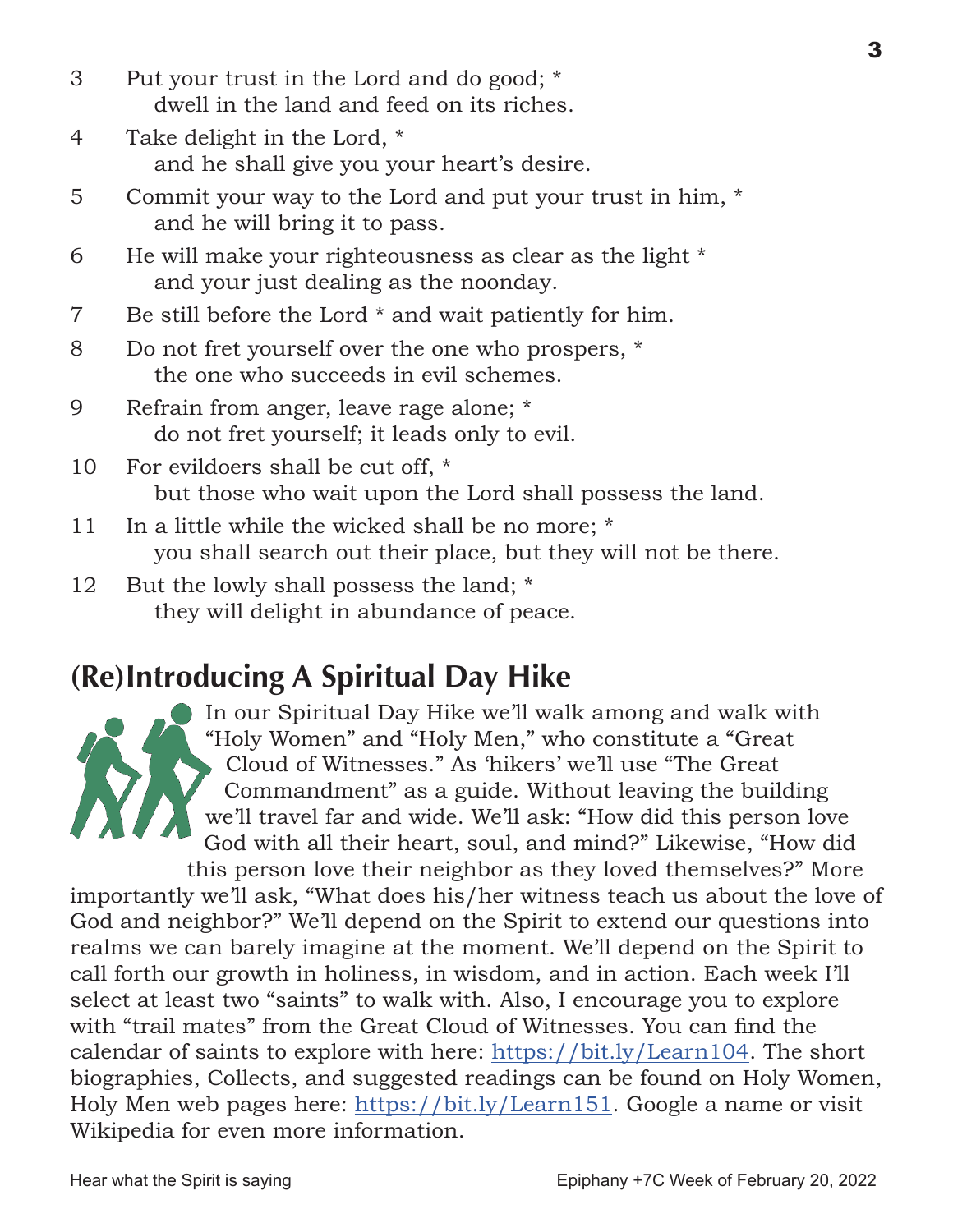## **This Week's Holy Women and Men (Witnesses to inspire us)**

February 20 [Frederick Douglass, Social Reformer, 1895](https://standingcommissiononliturgyandmusic.org/2011/02/20/february-20-frederick-douglass-prophetic-witness-1895/)

February 21 [John Henry Newman, Priest and Theologian, 1890](https://standingcommissiononliturgyandmusic.org/2011/02/21/february-21-john-henry-newman-priest-and-theologian-1890/)

February 22 Margaret of Cortona, Mystic, 1297

February 22 [Eric Liddell, Missionary to China, 1945](https://standingcommissiononliturgyandmusic.org/2011/02/22/february-22-eric-liddell-missionary-to-china-1945/)

February 23 [Polycarp of Smyrna, Bishop and Martyr, 156](https://standingcommissiononliturgyandmusic.org/2011/02/23/february-23-polycarp-bishop-and-martyr-of-smyrna-156/)

February 24 [Saint Matthias The Apostle](https://smecsundaymorningforum.files.wordpress.com/2022/02/0224-saint-matthias.pdf)

February 25 [John Roberts, Priest, 1949](https://standingcommissiononliturgyandmusic.org/2011/02/25/february-25-john-roberts-priest-1949/)

February 26 [Photini, The Samaritan Woman, c. 67](https://smecsundaymorningforum.files.wordpress.com/2022/02/0226-photini.pdf)

February 26 [Emily Malbone Morgan, Prophetic Witness, 1937](https://standingcommissiononliturgyandmusic.org/2011/02/26/february-26-emily-malbone-morgan-prophetic-witness-1937/)

# **Saint Matthias The Apostle**

*Commemoration on February 26*

In the nine days of waiting between Jesus' Ascension and the Day of Pentecost, the disciples remained together in prayer. During this time, Peter reminded them that the defection and death of Judas had left the fellowship of the Twelve with a vacancy. The Acts of the Apostles records Peter's proposal that "one of the men who have accompanied us during all the time that the Lord Jesus went in and out among us, beginning from the baptism of John until the day when he was taken up from us—one of these men must become with us a witness to his resurrection" (see [Acts 1:12-26\)](https://www.biblegateway.com/passage/?search=Acts+1%3A12-26&version=NRSV). Two men were nominated, Joseph called Barsabbas who was surnamed Justus, and Matthias. After prayer, the disciples cast lots, and the lot fell to Matthias, who was then enrolled with the eleven.

Scripture does not relate anything further about Matthias, but gives him as an example to Christians of one whose faithful companionship with Jesus qualifies him to be a suitable witness to the resurrection, and whose service is unheralded and unsung.

There are, however, several early Christian accounts of his mission and ministry, such as the second century text *The Acts of Andrew and Matthias in Cannibal City*. According to this account, immediately after the selection of Matthias, the apostles cast lots to determine which of them would take responsibility for which part of the world, and the unlucky Matthias was dispatched to a city of cannibals! Although an unabashedly fictionalized account, it is nevertheless an inspiring tale that shows Matthias being dealt the worst possible lot, and yet nevertheless responding to his call with equanimity, competence, and grace, which are the same qualities we see reflected in the canonical account that is given by Scripture.

*Lesser Feasts and Fasts Revised 2018*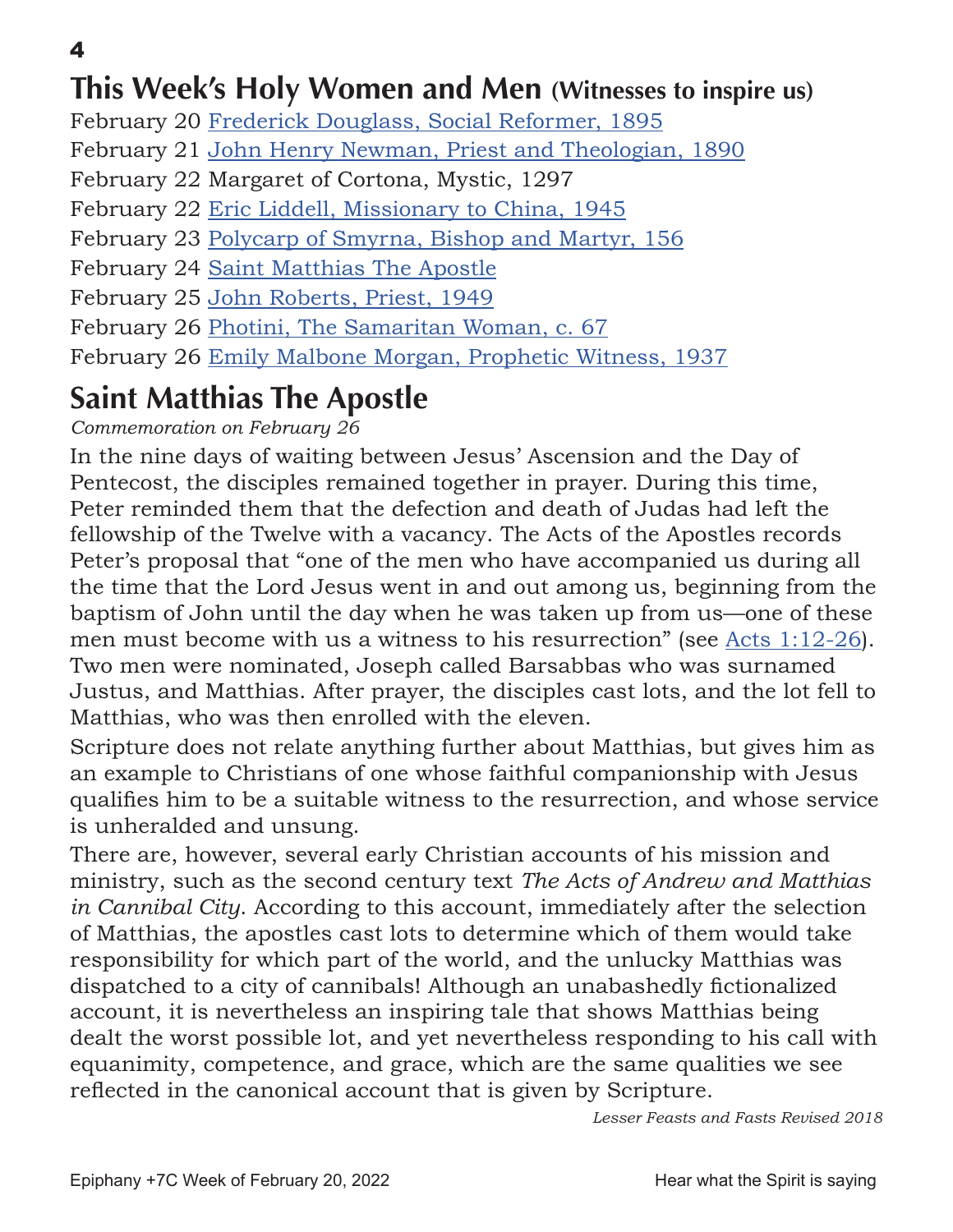#### **Learn more**

[Saint Matthias](https://orthodoxwiki.org/Main_Page) on Wikipedia [Apostle Matthias](https://orthodoxwiki.org/Apostle_Matthias) on [OrthodoxWiki](https://orthodoxwiki.org/Main_Page)

## **Collect and Readings from the Commemoration**

Almighty God, who in the place of Judas chose your faithful servant Matthias to be numbered among the Twelve: Grant that your Church, being delivered from false apostles, may always be guided and governed by faithful and true pastors; through Jesus Christ our Lord, who lives and reigns with you, in the unity of the Holy Spirit, one God, now and for ever. Amen.

#### **Lessons and Psalm**

[Acts 1:15–26](https://www.biblegateway.com/passage/?search=ps+119%3A33-40&version=NRSV) | [Psalm 15](http://www.lectionarypage.net/YearABC/HolyDays/Matthias.html#ps1) | [Philippians 3:13–21](http://www.lectionarypage.net/YearABC/HolyDays/Matthias.html#nt1) | [John 15:1–16](http://www.lectionarypage.net/YearABC/HolyDays/Matthias.html#gsp1)

## **Photini, The Samaritan Woman, c. 67 CE**

*Commemoration on February 26*

When Jesus passed through Samaria ([John 4.3-42](https://www.biblegateway.com/passage/?search=John+4.3-42&version=NRSV)) he stopped at Jacob's Well in Sychar, a well that the patriarch Jacob had left to his son Joseph. Sitting by the well to rest, the Lord asked a Samaritan woman who came to the well to draw water to give him a drink. The request violated cultural taboos — a man speaking privately with a woman, and a Jew speaking to a Samaritan — anticipating the theological insight of Galatians 3:28. Their brief encounter is one of notable theological depth in which Jesus makes the first of several important "I am" statements in John's Gospel. The Samaritan woman had been married five times and was living with a man to whom she was not married. Whether this was through her own fault or due to unfortunate circumstances beyond her control the text does not indicate. However, she has the distinct honor of being the first person to whom Jesus reveals his Messianic title and the first person to preach the gospel that Jesus is the Christ.

While unnamed in the Johannine text, Orthodox Christian tradition has it that the woman was baptized by the Apostles on the first Pentecost and given the name Photini, "the enlightened one" (Svetlana, in the Russian Church). Celebrated in the Orthodox Church as an Evangelist, "Equal to the Apostles," a significant hagiography developed around her. She, her sisters, and her children are said to have been cruelly tortured and martyred at the command of the emperor Nero.